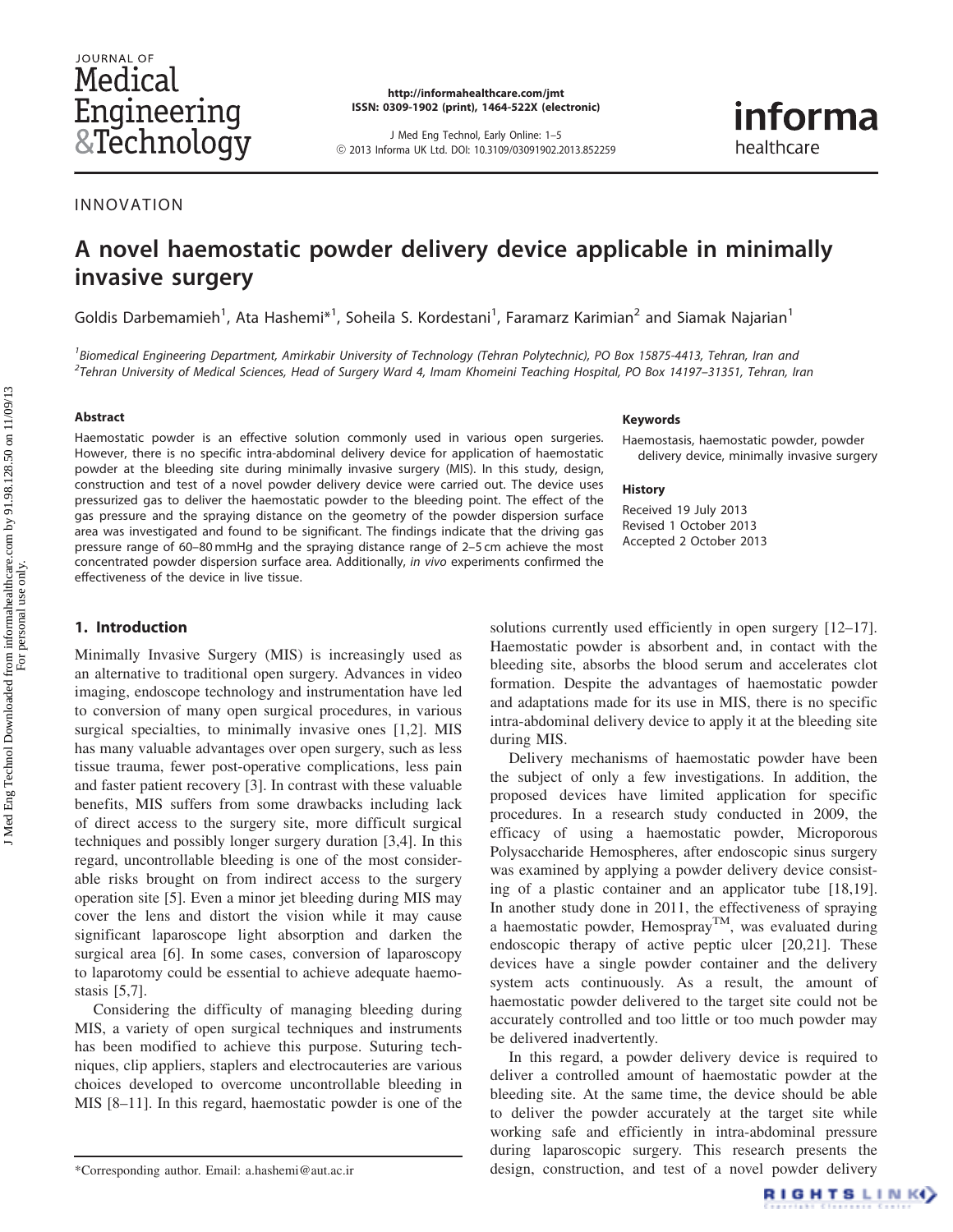device capable of delivering haemostatic powder in a controlled amount to the target during laparoscopic surgery.

#### 2. Materials and methods

# 2.1. Problem definition

Haemostatic powders are used to control bleeding, particularly blood oozing. They are currently used during open surgeries by means of simple applicators [\[6,22](#page-4-0),[23\]](#page-4-0). However, many challenging technical steps are required to make a laparoscopic applicator suitable for delivering haemostatic powder during minimally invasive surgeries. Lack of an appropriate delivery device hampers the application of haemostatic powders during laparoscopic surgery. Therefore, design and construction of a laparoscopic powder delivery device capable of applying haemostatic powder directly and precisely onto the internal bleeding site were carried out in the present study.

# 2.2. Mechanism of the new laparoscopic powder delivery device

The device was designed as a hand-held laparoscopic instrument using pressurized gas for delivering haemostatic powder. Powder is stored in a cartridge and, by activating the device, a flow of pressurized gas from the gas reservoir propels the powder through an application tube. The mechanism of delivering haemostatic powder results in a noncontact method, which is very important in bleeding control.

The powder delivery device consists of a powder reservoir for storing haemostatic powder, a non-contact powder delivery tube that applies haemostatic powder on the bleeding site, a handle with an operation switch, and a gas channel that connects the device to the gas reservoir.

The powder reservoir has multiple chambers, where a definite dose of haemostatic powder is stored in each chamber. This ensures delivery of an exact amount of haemostatic powder to be applied to the bleeding site with each fire.

# 2.3. Construction of the new laparoscopic powder delivery device

Medical grade steel, a biocompatible material, was used to construct the present prototype. The delivery tube has an outer diameter of 8 mm, inner diameter of 6 mm, and length of 300 mm. Figure 1 shows the constructed prototype of the haemostatic powder delivery device.

Carbon dioxide is the driving gas due to its advantages such as high solubility, quick absorbability and availability. Carbon dioxide can be readily absorbed and excreted through the lungs. Additionally, it is utilized as the insufflation gas during laparoscopic surgery to inflate the abdomen and, therefore, is available in the laparoscopic surgery suite [[24\]](#page-4-0).

# 2.4. The experimental procedure

In order to evaluate the performance of the device and investigate the effect of physical parameters on the spraying process an experimental set-up was designed. A pressurized CO2 cylinder was used to provide pneumatic powder conveying. An additional high precision pressure regulator was used to down-level the pressure to that required for activation of the device. A pressure gauge was installed to monitor the carbon dioxide pressure. A flow meter was used to monitor the delivered gas flow rate and a flow control valve was used to control the amount of the gas flow entering the device. An operation switch activated an electric valve that controlled the gas flow. The designed experimental set-up is shown in Figure 2.

In this study, ChitoHem®, a topical haemostatic powder, was used. ChitoHem® is a superabsorbent topical haemostatic powder, mainly composed of micro-spherical oxidized regenerated cellulose [\[14](#page-4-0),[23\]](#page-4-0). ChitoHem® is widely used in vascular diagnostic and surgical procedures and the minimum amount of powder required to achieve efficient haemostasis is determined at 100 mg.

The constructed powder delivery device was tested on two mix breed rabbits, in vivo, to evaluate its performance. The tests were carried out at the department of surgery in a veterinary faculty. The Ethics Committee of the faculty issued ethical approval for the study. The rabbits were food deprived overnight. An intramuscular injection, a mixture of 20 mg  $\text{kg}^{-1}$  Rampun and 15 mg  $\text{kg}^{-1}$  Ketamine anaesthetized them. In one rabbit the bleeding site was on the ear and in the other one the bleeding site was on the liver.

Additionally, the constructed device was tested on a sheep liver, ex vivo, to study the effect of the driving gas pressure and the spraying distance on the geometry of powder dispersion surface area. In this regard, the haemostatic powder was sprayed on a sheep liver, ex vivo, under different driving gas pressures and spraying distances. The liver was located in a laparoscopic simulation box with atmospheric



Figure 1. Constructed prototype of the haemostatic powder delivery device.



Figure 2. The experimental set-up.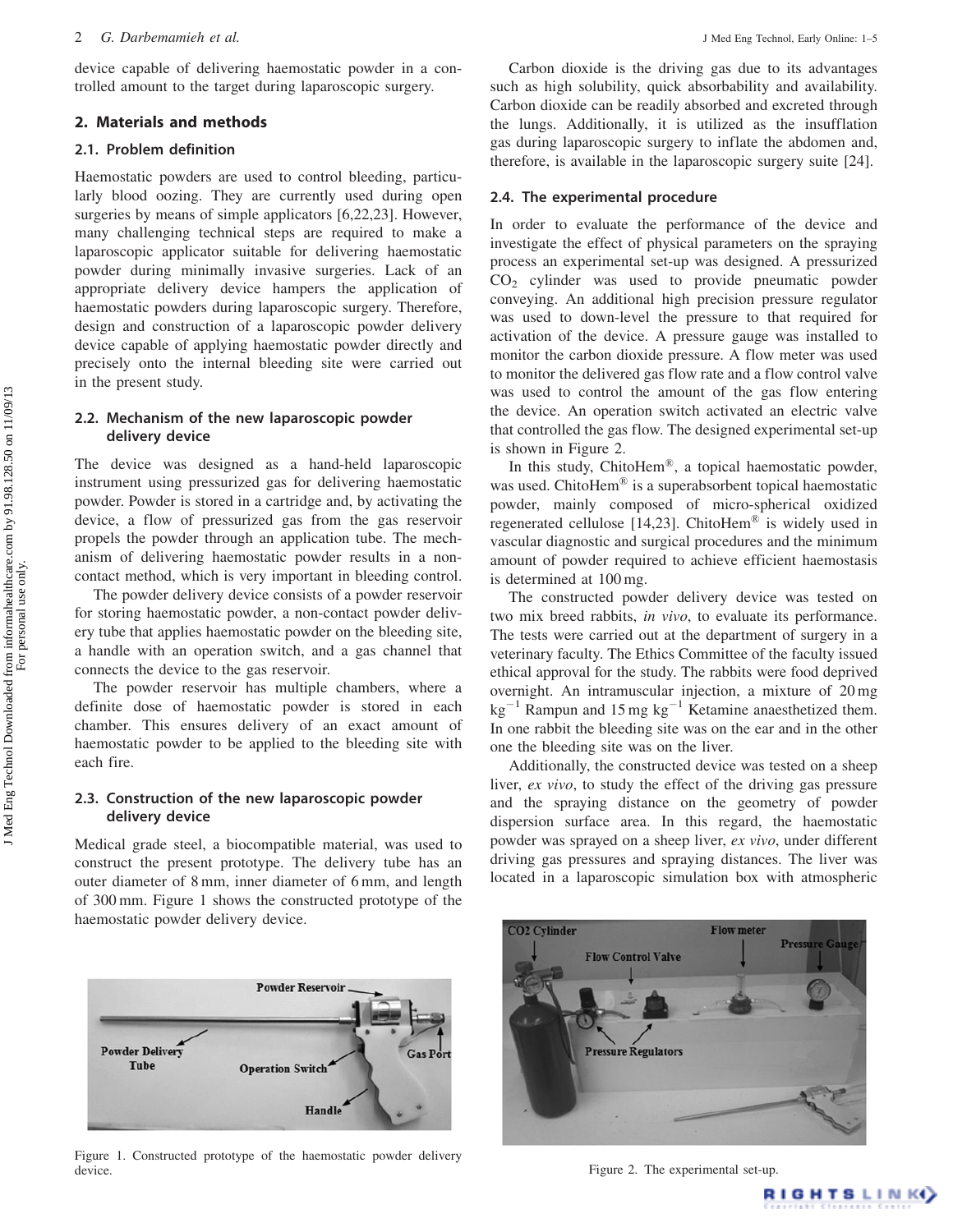pressure and the device was inserted in the box through a trocar. In all sprays, the device made an elevation angle of  $\sim$ 45° with the liver. Every spray carried 100 mg of powder to the target. All the sprayings on the sheep liver were repeated 3-times to ensure a good repeatability of the results.

#### 2.5. Statistical analysis

Statistical analysis was performed using a two-way analysis of variance (ANOVA). The independent variables were the driving gas pressure and the spraying distance. The geometry of the powder dispersion surface area (ratio of length to diameter of the surface) was chosen as the measured or dependent variable. Student *t*-test was also used to determine significant differences between two groups. A probability value of less than 0.05 was taken as significant. Statistical analysis was applied to determine whether the changes in the driving gas pressure and the spraying distance change the geometry of the surface area covered with the sprayed powder. All the data are presented as mean value and error bars represent standard deviation (SD) of the means.

#### 3. Results and discussion

#### 3.1. Step 1: Evaluating the performance of the device

In order to evaluate the performance of the powder delivery device, it was tested on a mix breed rabbit. The protocol is mentioned in section 2.4. The central ear artery of the rabbit was perforated by a needle. Then, the haemostatic powder was sprayed on the bleeding site by the device (Figure 3). The powder covered the bleeding site uniformly and concentrated on the source of bleeding. No trauma was detected on the target tissue. The haemostasis was obtained in 45 s, while it would be achieved within 2–5 min by gauze compression alone.

# 3.2. Step 2: Obtaining the proper driving gas pressure and spraying distance

In this step, the spraying distance (distance between the device tip and the bleeding target) and the driving gas pressure variables were studied as two major effective factors on the spraying process. In this regard, the haemostatic



Figure 3. Applying haemostatic powder on the bleeding ear of the rabbit by using the constructed device.

powder was delivered to a sheep liver at three different spraying distances, 2, 5 and 8 cm, and under different relative driving gas pressures, 20, 40, 60 and 80 mmHg.

During laparoscopic surgery, intra-abdominal pressure is raised to 12–15 mmHg [[25,26](#page-4-0)] to elevate the abdominal wall and allow the surgical instruments move easily in the operation field. Consequently, the driving gas pressure of the device during laparoscopy is set at a pressure higher than the intra-abdominal pressure to avoid backflow of gas into the device.

To increase the effectiveness of haemostasis, it is required to spray the haemostatic powder accurately and centralized on the bleeding point. The device delivers an exact amount of haemostatic powder in each fire and, so, less dispersion of powder results in a more concentrated delivery. In other words, the bleeding can be controlled more precisely by localizing the sprayed haemostatic powder in a circular surface area.

As shown in Figure 4, geometry of the powder dispersion surface area changes with different driving gas pressures and spraying distances. In order to investigate this relationship, the surface area effectively coated with the haemostatic powder was estimated by a circle. The diameter of this circle (D) and the length of the powder dispersion surface area (L) were measured in each spraying. In all sprayings, variation of D was found to be  $\sim$ 9.08 (SD = 1.27) mm. However, the parameter (L) showed more changes with variations in driving gas pressure and spraying distance. The effect of the mentioned factors on the ratio of L to D was studied. [Figure 5](#page-3-0) demonstrates the variations of the parameter L/D for various driving gas pressures at different spraying distances.



Figure 4. Haemostatic powder sprayed on the sheep liver under two different driving gas pressures (P) and three spraying distances (d). (a)  $P = 80$  mmHg,  $d = 8$  cm, (b)  $P = 80$  mmHg,  $d = 5$  cm, (c)  $P = 80$  mmHg,  $d = 2$  cm, (d)  $P = 40$  mmHg,  $d = 8$  cm, (e)  $P = 40$  mmHg,  $d = 5$  cm, (f)  $P = 40$  mmHg,  $d = 2$  cm.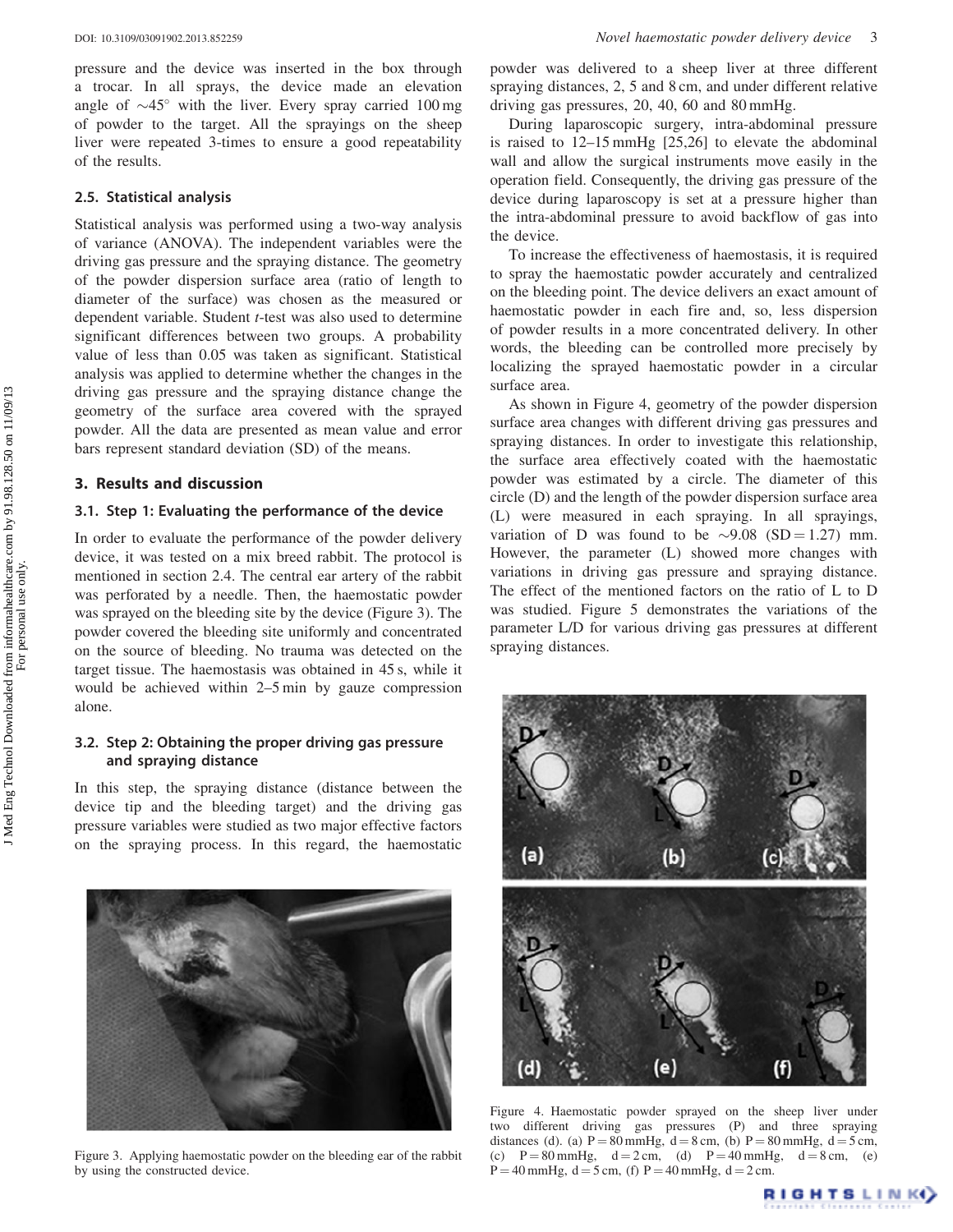<span id="page-3-0"></span>

Figure 5. Variations of the parameter L/D for various driving gas pressures (P) at different spraying distances (d).

As shown in Figure 5, at every constant spraying distance, the parameter L/D decreases with increasing driving gas pressure while, at every constant driving gas pressure, the parameter L/D increases with increasing spraying distance.

The two-way ANOVA statistical analysis test revealed a significant  $(p<0.0001)$  relation between changes in the driving gas pressure and the spraying distance on the parameter L/D. In addition, test results illustrated a significant interaction effect between these two variables ( $p = 0.027$ ). That is, the gas pressure and the spraying distance interact in their effect on the parameter L/D.

Therefore, by changing the spraying distance and adjusting the driving gas pressure, the surgeon can approximate the parameter L/D to 1 and provide a more effective haemostasis.

As shown in Figure 5, in spraying distance of 8 cm from tissue, the parameter L/D is much more than 1 for all studied gas pressures. That is, it is not recommended to hold the device far from the tissue (more than 5 cm) in the range of studied pressures.

As the spraying distance cannot be determined accurately during laparoscopy, a distance between 2–5 cm is preferable for holding the device tip. As illustrated in Figure 5, at these two spraying distances, the parameter L/D is close to 1 for driving gas pressures of 60 and 80 mmHg. At all three tests with spraying distance of 2 cm and driving gas pressure of 80 mmHg, the parameter L/D is 1. However, the Student *t*-test indicated no significant difference between the results in gas pressure of 60 and 80 mmHg at all spraying distances  $(p>0.05)$ .

Consequently, the findings of this study recommend the driving gas pressure to be in the range of 60–80 mmHg and the spraying distance to be in the range of 2–5 cm.

# 3.3. Step 3: Testing the device with gas pressure and spraying distance findings in Step 2

In order to verify the results, the powder delivery device was tested on a second mix breed rabbit. The protocol is mentioned in section 2.4. The rabbit underwent partial hepatectomy. At first, gauze compression was applied on the resected surface of the liver to control bleeding, which took  $\sim$ 12 min to achieve effective haemostasis. This was



Figure 6. Applying haemostatic powder on the bleeding liver of the rabbit by using the constructed device.

taken as control. Then a similar partial resection of hepatic tissue was performed and the haemostatic powder was applied on the resected surface by using the constructed device (Figure 6). The amount of haemostatic powder in each powder chamber was 100 mg and seven shots of powder were required to deliver the appropriate amount of haemostatic powder to the resection surface. The driving gas pressure was set to 80 mmHg and the spraying distance was  $\sim$ 2 cm. Haemostasis was obtained in almost 5 min and no trauma was detected in the tissue.

# 4. Conclusion

The proposed device is an effective powder delivery system capable of delivering a controlled amount of haemostatic powder accurately at the bleeding site during laparoscopic surgery. The device is reliable, safe, non-contact and easy to use. The surgeon can centralize the powder on the bleeding point by adjusting the driving gas pressure and spraying distance. The device can also be employed to deliver other medical powders to the target site efficiently.

The next step will be studying the device in vivo, during a real laparoscopic surgery. This will await achieving the minimum safety precautions required for human application.

#### Acknowledgements

The authors express their gratitude to Dr Pejman Mortazavi, Veterinary Pathologist and member of Faculty, for his help on evaluating the device in the animal lab.

### Declaration of interest

The third author is a faculty member of Biomedical Engineering at Amirkabir University of Technology, as well as the Managing Director of ChitoTech Company. ChitoTech has provided the hemostatic powder "ChitoHem®" to perform the experimental tests.